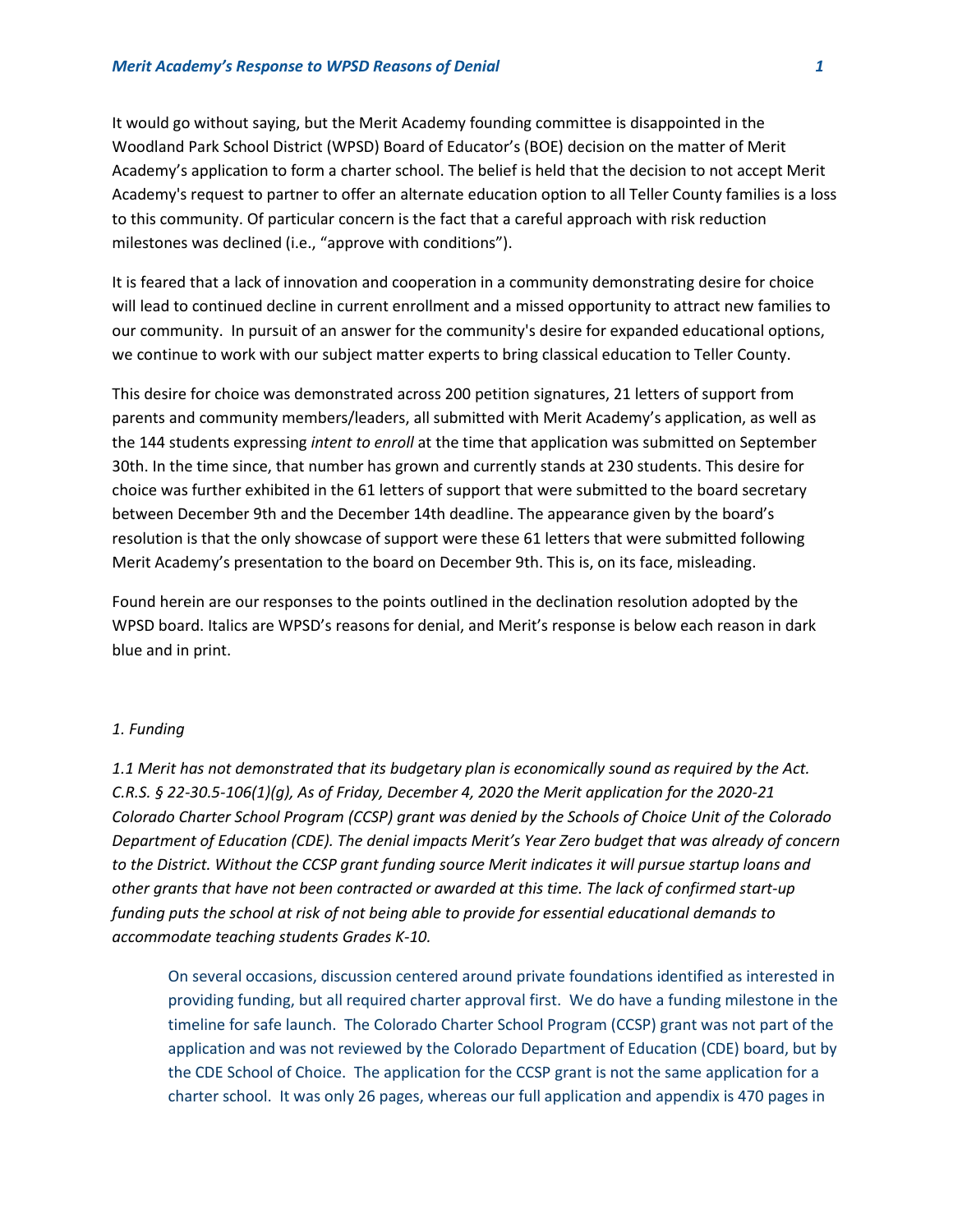total. As WPSD well knows, it is common for high dollar competitive grants to be denied on

their

first application. The CDE School of Choice assured us that denial is not atypical the first year and encouraged us to reapply for Year 2. Again, the grant application is a completely separate application than the charter application, and the bare bones budget that Merit Academy submitted as required did not rely on it for funding. Denial of a grant like this is not indicative of a school's performance or success rate. Many districts may be denied grants, but they are still adequately funded just as was the case with WPSD when they were denied the BEST grant in 2014/2015. Consideration of grant status is clearly identified as beyond the scope of the charter application review process.

*1.2 Merit's budget did not identify secure funding sources for facilities. The budget lacks clarity regarding the expected overlap of facility rental for Year One and construction costs for transitioning from a leased temporary location Year One to a built long-term facility for an increasing student population and grade level add-ons beyond Year One. The District was unable to ensure that the students enrolled in Year One and the students projected to attend the school beyond Year One would have an acceptable, appropriate, safe and effective learning environment.*

This is incorrect. Merit Academy had adequate funding for Year One based on conversations with the primary facility option. Details appear on the second page (line 33) of the 5 Year Budget in Appendix G of the Merit Academy application.

# *2. Facility*

*2.1 Merit has failed to meet the application requirements for an adequate facility in Year One as is required by C.R.S. § 22-30.5-106(1)(n), Merit does not have a facility for its Year One operations that could be vetted by the District through the application process to ensure that it would meet the enrollment projections and the needs of students Grades K-10. No location was solidified and no lease or letter of intent were provided as part of the Application or were otherwise provided for review.* 

Merit Academy is currently working with two facility options. It is very typical in the charter world to not have a lease or contract until there is a charter approval in hand. This was explained several times to the school board and the District Accountability Committee (DAC).

*2.2 Merit has failed to meet the application requirements for an adequate facility beyond Year One as is required by C.R.S. § 22-30.5-106(1)(n), Merit failed to provide an adequate detailed facility plan beyond Year One, yet enrollment projections suggest they will outgrow their possible Year One facility options after the first year. The District was unable to determine if facilities beyond Year One are viable within the WPSD boundaries to meet the enrollment projections and the needs of students Grades K10 and grades 11 and 12 for years two and three respectively.* 

Per Line Item 82 in the 5 Year Budget in Appendix G, there is funding set aside for capital construction for a new facility to house students starting Year Two. It was further explained to the board that several discussions with facility and finance experts regarding facilities for Year 2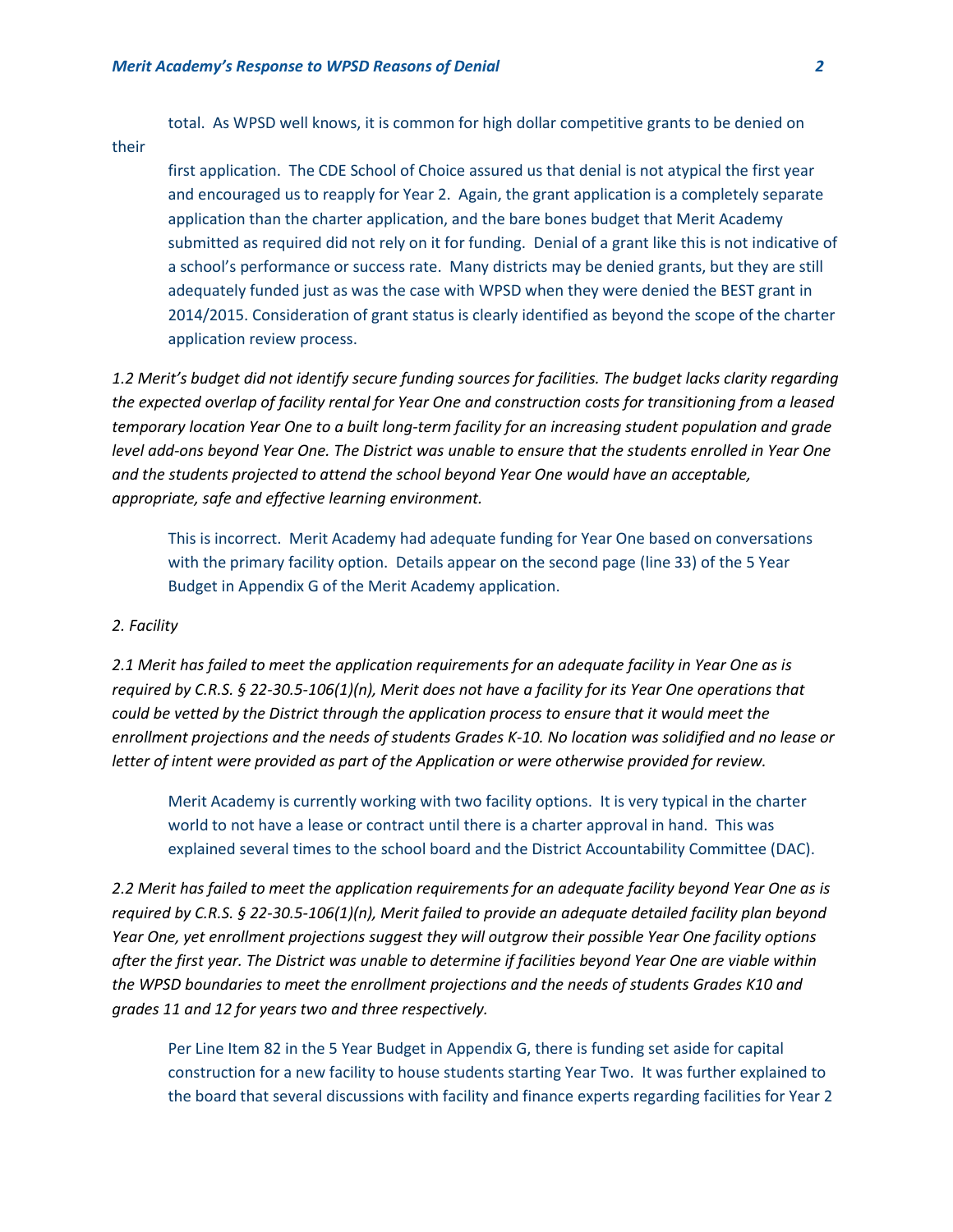and beyond had occurred and were on going. The board was provided with contact information for those parties.

#### *3. Leadership/Management*

*3.1 Merit failed to sufficiently describe the operation of the proposed school C.R.S. § 22- 30.5-106(1)(h). No clear operational plan or description to successfully create, manage and execute a school start-up in order to be fully prepared to appropriately educate students grades K-10 by August 2021.*

Merit's application was reviewed by the Colorado League of Charter Schools and found to be complete in scope and detail per section H: Governance, Decision Making, & Operations beginning on Page 67. In discussions with the board, Merit Academy outlined that further elaboration of these areas would occur subsequent to hiring the initial cadre of senior school leadership. Provided to the board were the bios of key charter network experts in the Front Range region who served in advisory roles, and will continue to do so, in the areas of special education, finance, and business and charter school operations.

*3.2 No detailed operational plan was provided for the start-up activities necessary to prepare for K-10 student learning including: staff recruitment and selection, staff onboarding and training, curriculum training and planning, procurement of teaching materials (textbooks, computers, furniture) and basic educational facility infrastructure requirements such as restrooms to accommodate for students Grades K-10 by August 2021.*

Per discussion with the school board and the DAC, many of these topics were addressed. Specific questions regarding restrooms were discussed at length with the board assuring them that the facilities of choice are ADA compliant and have proper restrooms available. Merit Academy had already completed an onsite survey of their primary facility where these issues had been examined by a facilities expert. Discussion of budget included staff recruitment timeline, curriculum, and professional development. A timeline was provided which outlined procurement of teaching materials.

*3.3 Opening a Grade K-10 charter school is of concern due to the broad spectrum of students with varying instructional needs from early literacy up through advanced high school offerings and other rigorous courses that are measured by G.P.A., A.P. scores and preparing students for college. The scope of taking on so many grade levels at one time as a startup presents a significant risk of not meeting the needs of all students.* 

Citing small class sizes, low student to staff ratios, and a deliberate delay of  $11<sup>th</sup>$  and  $12<sup>th</sup>$  grades in Year One, reviewers and Merit Academy team of experts identified the plan as viable and achievable for a Year One open of August 2021. These small class sizes and high number of staff servicing students allows for great opportunity to meet the needs of the students within Merit Academy.

# *4. Demographics (Access for All)*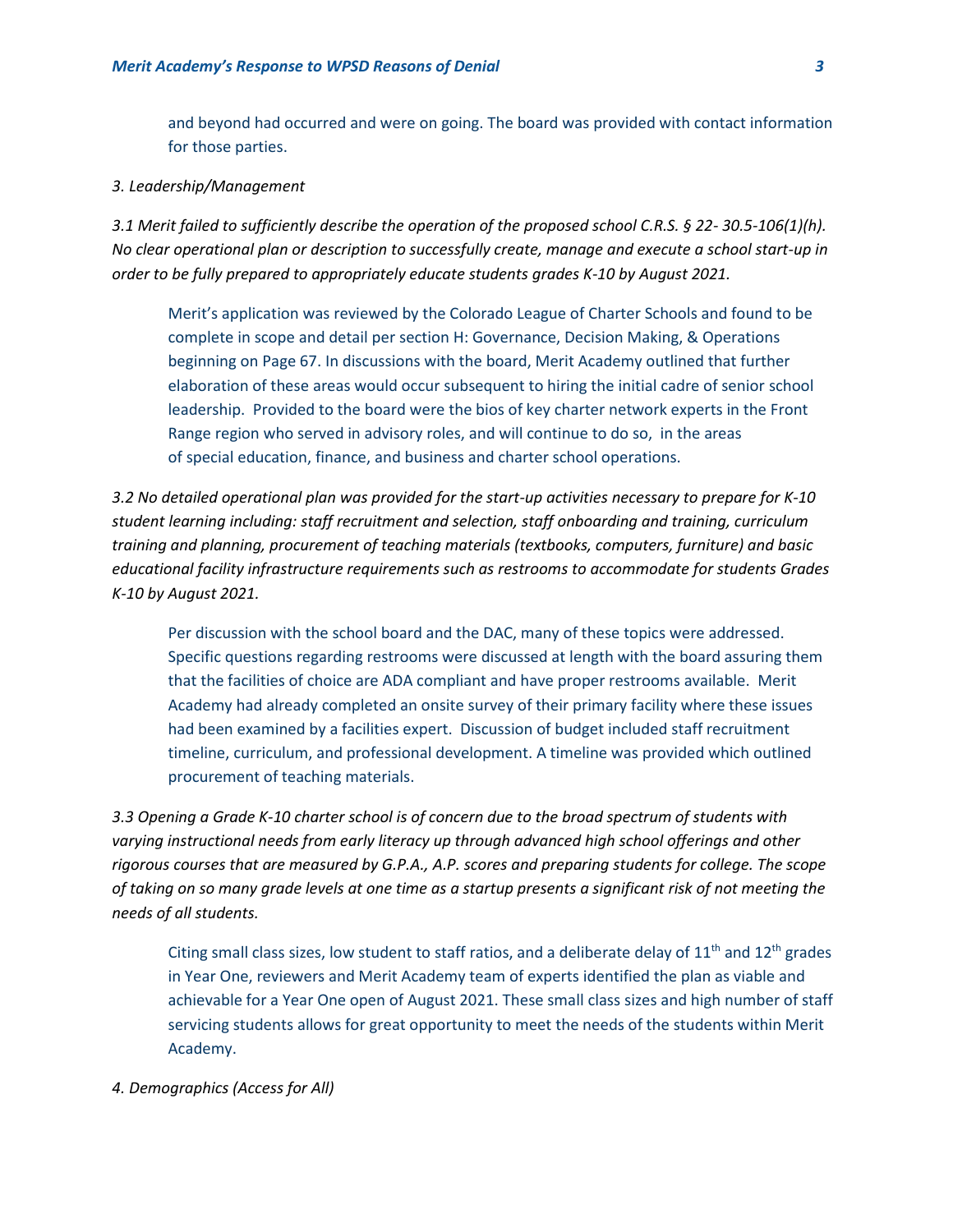*4.1 The Colorado General Assembly intended charter schools to increase learning opportunities for all students, with special emphasis on expanding learning experiences for students who are identified as academically low achieving. C.R.S. § 22-30.5-102(2)(b). Merit fails to outline a program that will effectively serve academically low achieving students, especially low achieving students from low income and geographically remote locations of the Woodland Park School District.*

A more complete list of objectives in CRS 22-30.5-102(2) would include the following items:

- CRS 22-30.5-102(2)(a), improve pupil learning by creating schools with high rigorous standards for pupil performance.
- $\bullet$  CRS 22-30.5-102(2)(c), to encourage diverse approaches to learning and education and the use of research based or proven teaching methods.
- CRS 22-30.5-102(2)(f), to provide parents and pupils with expanded choices in the types of education opportunities that are available within the public school system.
- CRS 22-30.5-102(2)(g), to encourage parental and community involvement within public schools.
- CRS 22-30.5-102(2)( $g.5$ ), to address the formation of research based charter schools that use programs that are proven to be effective.
- CRS 22-30.5-102(2)(i), to provide an avenue for citizens to participate in the educational process and environment.

In the application in Section F: Plans for Evaluating Pupil Performance and Section C: Goals, Objectives, & Pupil Performance Standards, there was much discussion on resources, curriculum,

and staffing to best serve our low achieving students.

*4.2 Merit does not propose to provide transportation so it is unrealistic to assume that children from lower income neighborhoods and remote locations will be encouraged or able to attend the proposed school. Such students are more likely to rely on school provided transportation and less likely to have access to other alternative and reliable transportation options.*

Though a charter school is not required to provide transportation services, Merit Academy was actively laying plans to provide transportation services to our students per Section M of the application. In discussion with the board, Merit Academy expressed the desire to utilize transportation not only for students with 504s and IEPs, but also for underserved students requiring transportation. These plans were only as detailed as forecasting would allow, and lack of detail should not have been construed with lack of intent or plan. At such a time that Merit Academy was chartered and had an accurate appraisal of need based on enrollment, these plans would have come into clearer focus.

*4.3 Additionally, Merit has not met the requirements of C.R.S § 22-30.5-106(1)(m) by failing to describe specifically how they will provide food services, especially to address the needs of low-income students. The food pantry that Merit identified lacked details as to how the nutritional needs of students, including those who qualify for free and reduced benefits through the National School Lunch Program (NSLP), will be met and how overt identification of those students will be avoided. Those students who rely on the*